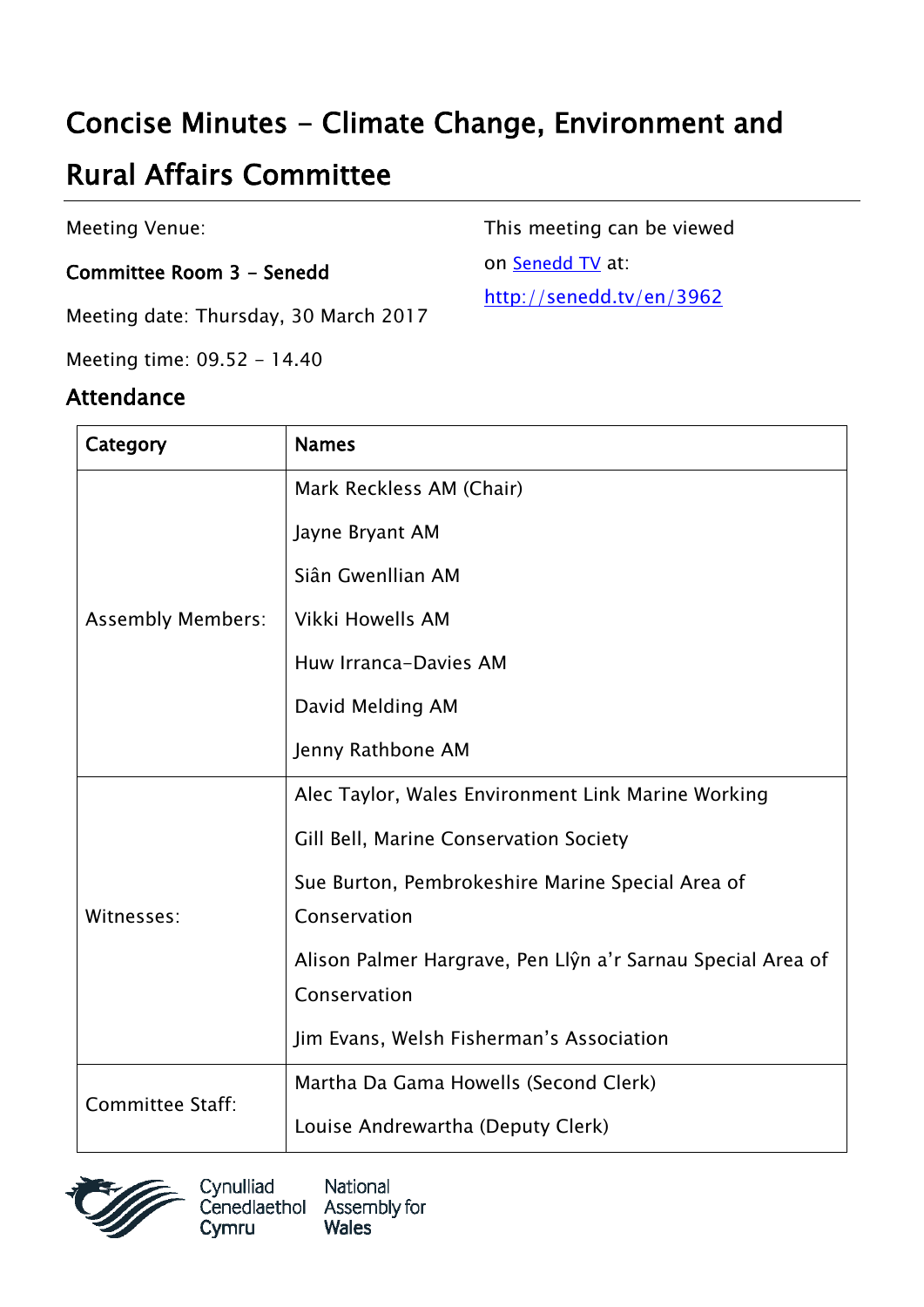#### **Transcript**

[View the meeting transcript](http://senedd.assembly.wales/documents/s500003657/30%20Mawrth%202017.pdf) (PDF 747KB) View [as HTML](http://senedd.assembly.wales/documents/s500003657/30%20Mawrth%202017.html?CT=2) (281KB)

#### 1 Introductions, apologies, substitutions and declarations of interest

Apologies were received from Simon Thomas AM.

## 2 Inquiry into Marine Protected Areas in Wales - oral evidence from Non-Governmental Organisations

The witnesses introduced themselves and responded to questions from Members.

### 3 Inquiry into Marine Protected Areas in Wales - oral evidence from Special Area of Conservation Officers

The witnesses introduced themselves and responded to questions from Members.

## 4 Inquiry into Marine Protected Areas in Wales - oral evidence from industry

The witness introduced himself and responded to questions from Members.

#### 5 Paper(s) to note

Members noted the letters.

- 5.1 Letter from Caerphilly County Borough Council on air quality in Wales
- 5.2 Letter from Welsh Government on Bovine TB
- 6 Motion under Standing Order 17.42 to resolve to exclude the public from the meeting for the remainder of the meeting

The motion was agreed.